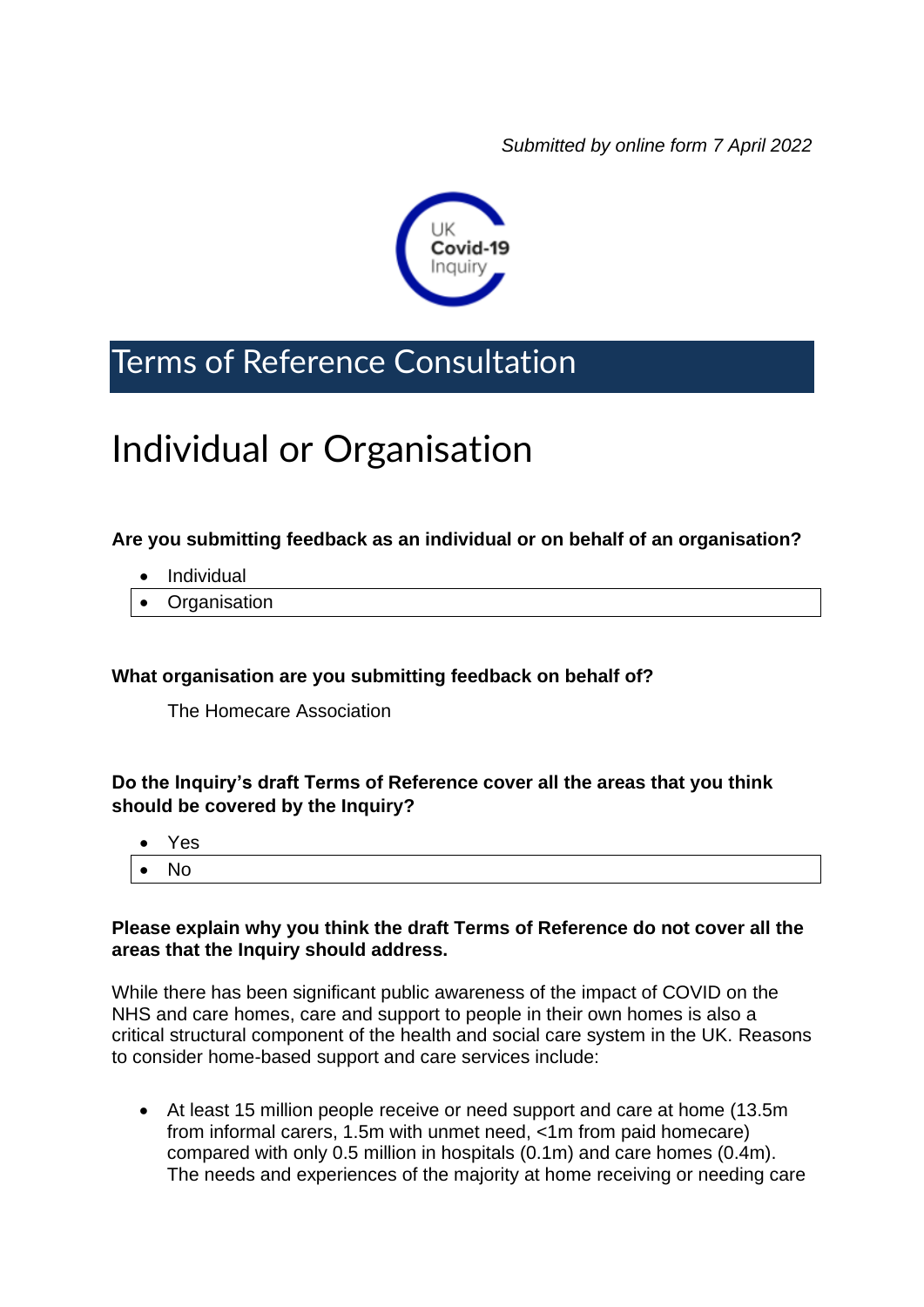must be given due consideration and not just those of a minority in facilitiesbased settings.

- The Government's intention in *Putting People at the Heart of Care* focuses on care and support in people's own homes as key to the future of provision in this country – meaning recommendations for future pandemics should give weight to the strategic importance of homecare.
- Homecare is typically not delivered in a congregate setting and death rates from COVID-19 in homecare have thus been much lower than those in care homes. Wider understanding of this is important and should be a key strategic driver for investment in home-based and community support going forward.
- Whilst death rates from COVID-19 of people at home are low, excess deaths of people at home from other causes, including heart disease, dementias and some cancers, have increased substantially over the 5-year average since the pandemic started. Factors driving this need to be understood as this is important for longer term population health.
- Councils are dependent on homecare to meet unmet need in the community and the NHS is dependent on homecare to maintain patient flow through hospitals. Hospital "exit block" due to inadequate homecare capacity contributes to ambulance delays, cancelled clinics and cancelled operations, thereby increasing immediate health risks as well as waiting lists. Inadequate capacity in homecare thus risks a deterioration in population health and wellbeing, heightened pressures on the NHS, which is already unable to cope with demand, unnecessary use of care home beds and increased costs in the system.
- Demand for homecare has outstripped supply, though the homecare sector has actually grown during the pandemic [\(Skills for Care](https://www.skillsforcare.org.uk/Adult-Social-Care-Workforce-Data/Workforce-intelligence/publications/national-information/The-state-of-the-adult-social-care-sector-and-workforce-in-England.aspx) estimate a workforce increase of 7.4% between 2019/20 and 2020/21).
- The homecare workforce is larger than the care home workforce, with 735,000 jobs in homecare compared with 680,000 in care homes.
- Given homecare's strategic and operational importance in the health and care system, it should be given a high priority by the government and its public health officials. Instead, the government and UKHSA lacks understanding of homecare and has treated it as an after-thought throughout. At the outset of the COVID-19 pandemic, for example, PHE (now UKHSA) advised that masks were unnecessary for homecare workers. The government, advised by PHE (now UKHSA) refused to provide routine asymptomatic testing for homecare until December 2020, almost a year after COVID-19 started spreading in the UK. PPE supplies destined for homecare were diverted to the NHS and care homes. Repeatedly, last-minute guidance has been produced that has often been drafted without a full understanding of the range of models of homebased care and support. Furthermore, implementation of the guidance has typically not been funded adequately, leaving homecare managers feeling as though they are in crisis management and struggling to maintain operational and financial viability. Homecare workers have not been adequately recognised or fairly rewarded by the government, unlike those in the devolved administrations who were all given bonuses, resulting in them feeling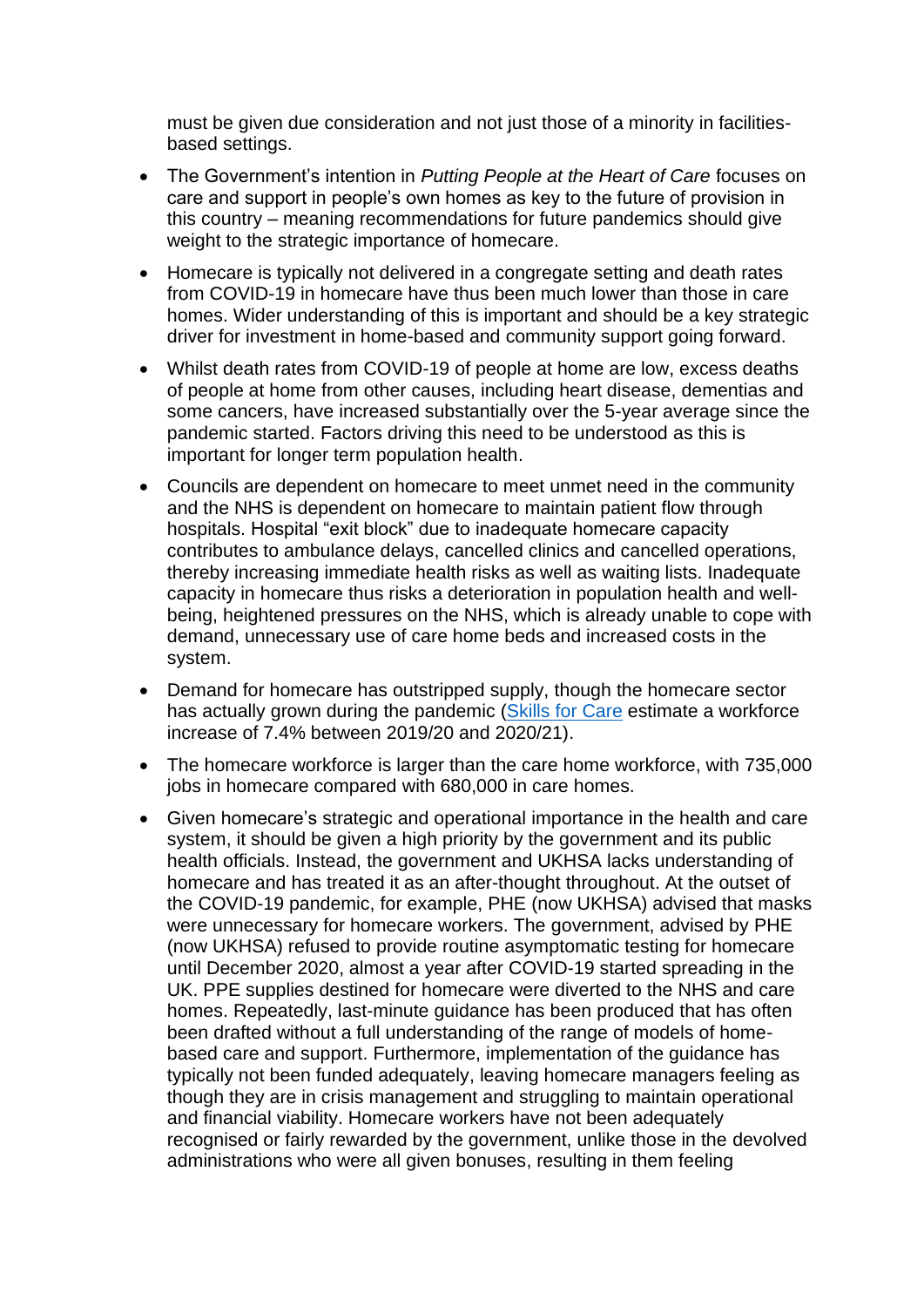undervalued. Sadly, they are now leaving the care profession in droves, disrupting people's access to vital services.

As the issues faced by homecare and care homes are substantially different we do not consider it sufficient to add 'and other care settings' to the bullet point about care homes. We would urge the Inquiry to consider adding a bullet point under 'The response of the health and care sector across the UK' to the Terms of Reference to consider home-based social care provision, including homecare.

We would suggest that this read along the following lines:

"The management of the pandemic in the delivery of home-based care and support, including the capacity and continuity of services, staff shortages, infection prevention and control across all service types\* adequacy and distribution of emergency funding for social care, careworker pay during isolation, workforce testing and PPE, the use of 'care hotels', the provision of healthcare for those isolating at home, palliative care for people dying at home, access to social workers for needs assessment, Care Act easements, timely management of safeguarding issues, changes to inspections and availability of insurance."

\*This should include homecare, supported living and extra-care, live-in care, personal assistants and shared lives.

We would encourage the Inquiry to consider community-based healthcare as well as hospital based care, such as access to GPs, community nursing, palliative care teams, rapid response teams, reablement and so on.

Under 'In relation to central, devolved and local public health decision making' we would suggest that the impact of the Vaccination as a Condition of Deployment policy and the following U-turn is explicitly considered. This should cover homecare as well as care homes and the NHS. This should include consideration of the contingency and preparedness for workforce loss within the Department of Health and Social Care and local authorities had the policy been fully implemented.

Consideration of testing and PPE policy and practice must include the provision of routine asymptomatic testing and PPE to homecare. The Inquiry should consider disruption to PPE supply and price increases in the early pandemic as providers faced significant issues.

Several of the issues that are referred to as 'management of the pandemic in hospitals' have implications for care and support in the community – including discharge, DNACPR decisions. We would urge the Inquiry to ensure community health and social care voices are heard in this discussion as well as hospital staff.

We support the calls of Hospice UK and others that support to people dying at home during the pandemic should be considered as part of the Inquiry. Access to proper palliative care and support at home is vital to those who are at the end of their life, and their families.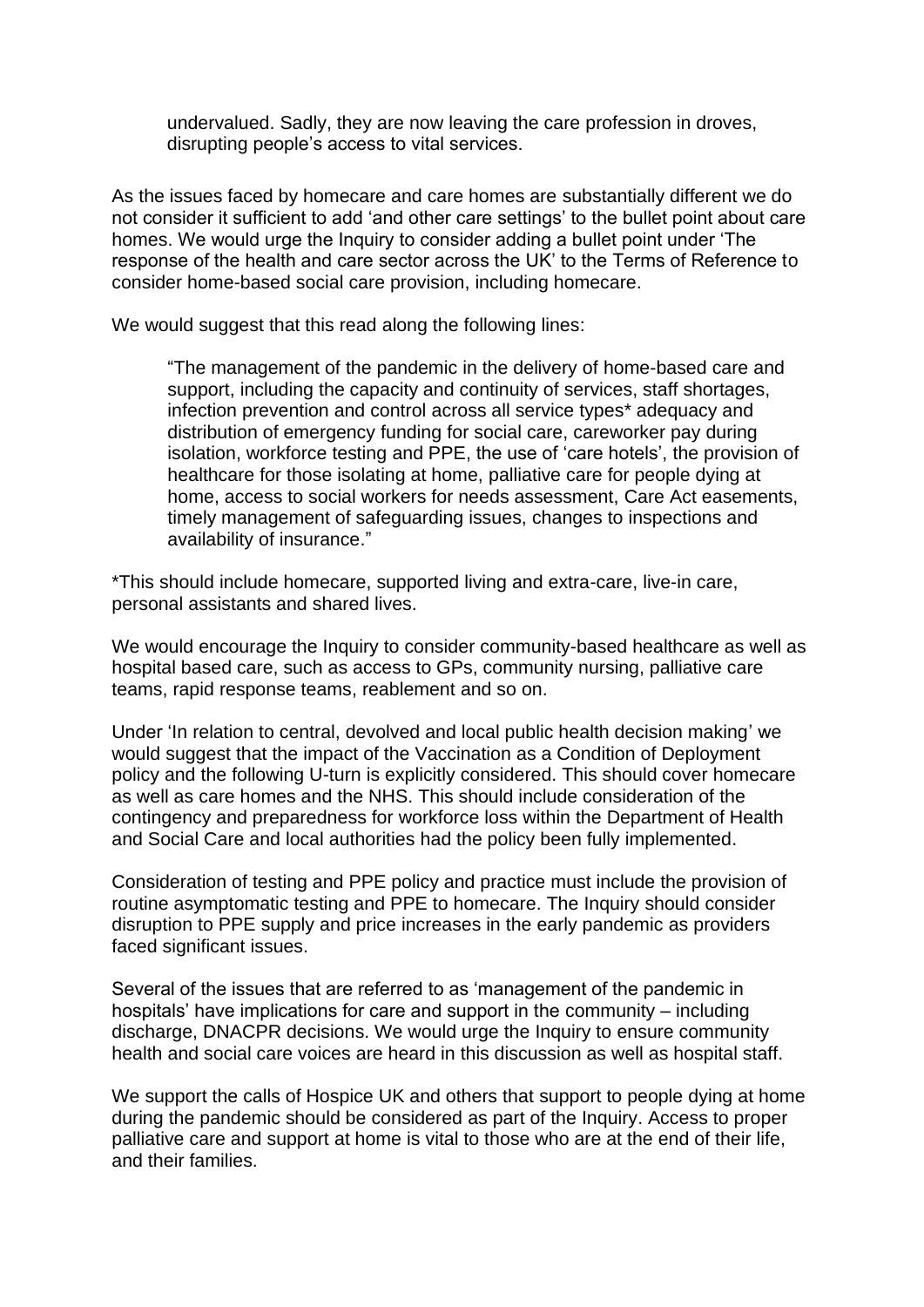Under 'In meeting these aims, the inquiry will:' we suggest explicitly including the experience of those accessing or trying to access social care, their families and informal carers.

# **Which issues or topics do you think the Inquiry should look at first?**

We consider the Government's capacity to respond effectively to be core to the COVID Inquiry's considerations.

In particular, we would suggest that the Inquiry urgently examine:

- Timing, clarity, practicality and suitability of guidance issued by the Government.
- Efficacy of Government communication, including whether mixed or inappropriate messages were being sent (for example, if communications had the effect of encouraging people to avoid necessary medical treatment); people's access to guidance; people's understanding of the relevant science; the impact on the publics' level of trust in Government.
- Government's use of emergency legislation, whether this was proportionate and optimally effective - for example, in the case of social care, whether the Care Act Easements were appropriate and if additional measures, such as emergency powers for central government to direct local authorities, would have enabled a more coordinated national response to the pandemic in the social care sector
- The Government's ability to respond swiftly and appropriately clarity of leadership and chain of command, capacity to organise and mobilise, use of contingency planning, whether policies were supported by the resources needed to adequately implement them in a planned and appropriate way.
- Appropriate handling of procurement and supply chain (e.g., for PPE) to respond to emergency situations in the public interest, including effective counter-fraud measures.

**Do you think the Inquiry should set a planned end-date for its public hearings, so as to help ensure timely findings and recommendations?**

- Yes
- No

# **How should the Inquiry be designed and run to ensure that bereaved people or those who have suffered serious harm or hardship as a result of the pandemic have their voices heard?**

It is likely that the use of representative bodies to coordinate the collection of evidence through a variety of methods of engagement (including web-based, media outreach and communications with members and supporters of relevant civil society organisations) might be the most effective route.